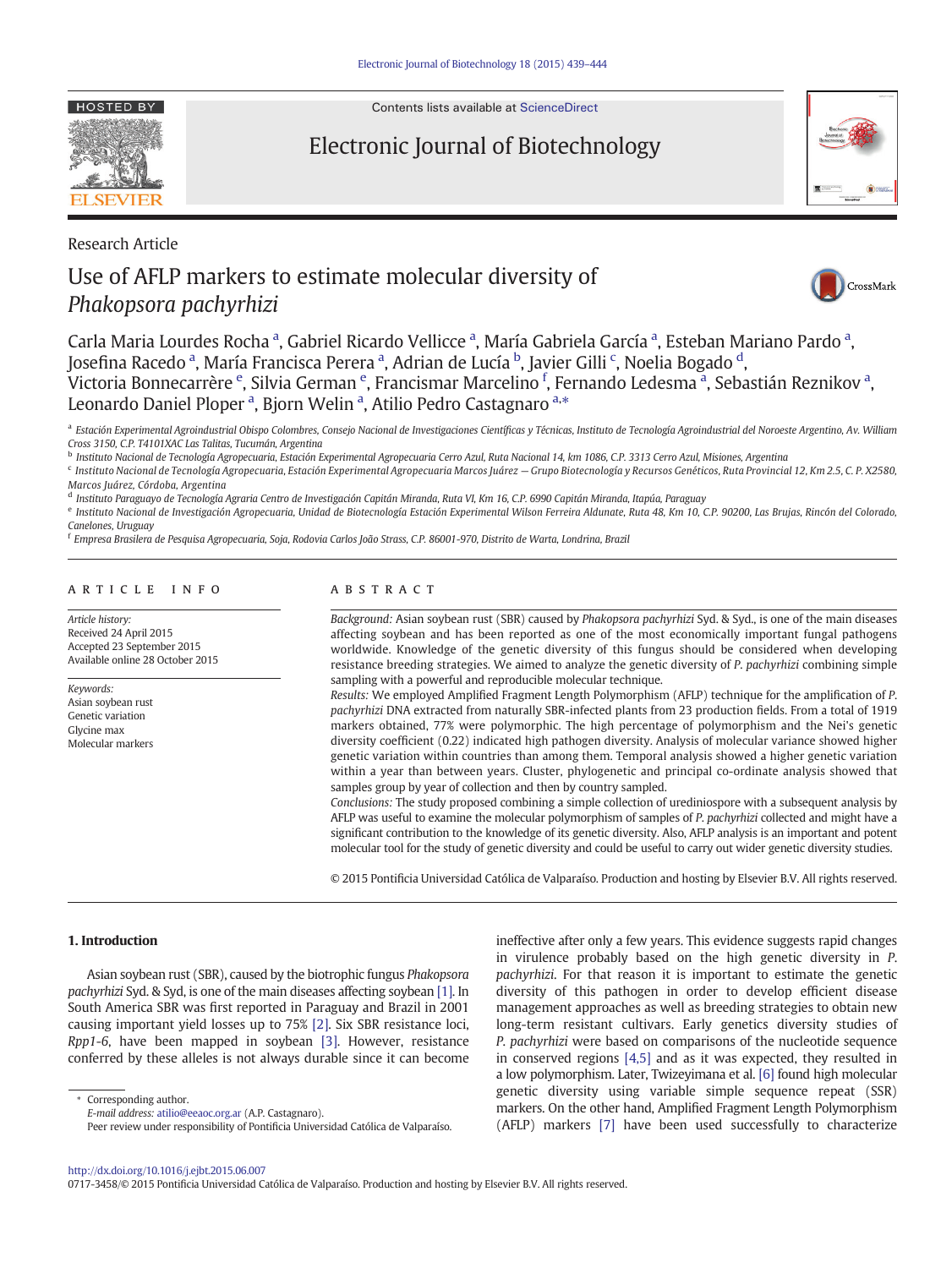<span id="page-1-0"></span>genetic diversity of several pathogens, including fungal rust of other crops [\[8,9\]](#page-4-0). These markers that allow detecting a large number of polymorphic bands simultaneously, have not yet been tested in P. pachyrhizi.

Another important aspect that should be considered in diversity studies of P. pachyrhizi, due to its biotrophic nature, is the sampling procedure. Several studies involved urediniospores collection by scraping or by using infected leaves segments [\[4,5\]](#page-4-0) with the potential risk of contaminations in the analysis. In a recent study Twizeyimana et al. [\[6\]](#page-4-0) cultivated urediniospores on detached leaves from a very susceptible cultivar through several cycles of infection and collection to establish purified cultures; however it could be time consuming.

In the present study an approach combining urediniospore collection and subsequent genetic analysis by AFLP was established and used to examine the molecular polymorphism of isolates of P. pachyrhizi collected from various "agro-ecological" locations in Argentina, Brazil, Paraguay and Uruguay.

### 2. Material and methods

### 2.1. P. pachyrhizi sampling

Bulk urediniospores were collected from 20 to 40 leaves of 10 to 20 naturally SBR-infected plants chosen randomly from commercial production fields. Each sample pool represents more than one rust genotype. Four samples were collected in Argentina and five in Paraguay during 2008; while in 2009 three samples were collected in Brazil, seven in Paraguay and four in Uruguay, accounting a total of 23 samples (Fig. 1). A variable number of samples were collected at each country and year depending on the presence of the disease. Numerous samples were collected in Paraguay since the pathogen was spread all over the producing area, whereas in Argentina, a very large soybean producer, P. pachyrhizi only caused phytosanitary problems in limited regions at the North of the country. Samples from Brazil were collected from geographically dispersed locations, while samples from Uruguay were taken at the single producing area at that moment. Thus, the sampling approach by using countries (not individual localities) as the level of hierarchical sub-division in the diversity study included a minimum of three samples in each country.

Samples were obtained by harvesting urediniospores from pustules using a stereo microscope and a micropipette with a Tween 20 (2% v/v) solution. An additional exhaustive microscopic inspection was carried out to assure the clean composition of urediniospores in each sample.

#### 2.2. DNA extraction

Total genomic DNA was extracted from 10 mg of urediniospores using a cetyltrimethyl ammonium bromide (CTAB) protocol from Villavicencio et al. [\[10\]](#page-5-0) with minor modifications. DNA concentration was determined spectrophotometrically according to Sambrook et al. [\[11\]](#page-5-0). Frozen ground mycelium of pure cultures maintained in our laboratory of Fusarium sp., Macrophomina phaseolina and Colletotrichum sp. was employed for DNA extraction using the same procedure, to include them in the diversity study as outgroup controls.

#### 2.3. PCR identification

To confirm the identity of the collected samples, PCR-amplification with P. pachyrhizi-specific primers Ppa1 (5'-TAAGATCTTTGGGCAATG GT-3′) and Ppa2 (5′-GCAACACTCAAAATCCAACAAT-3′) was performed [\[12\].](#page-5-0) As a positive control, DNA from an infected sample with P.



Fig. 1. Geographic locations of the different sampling points where P. pachyrhizi was collected between 2008 and 2009 seasons. Names in the map belong to the 23 samples collected.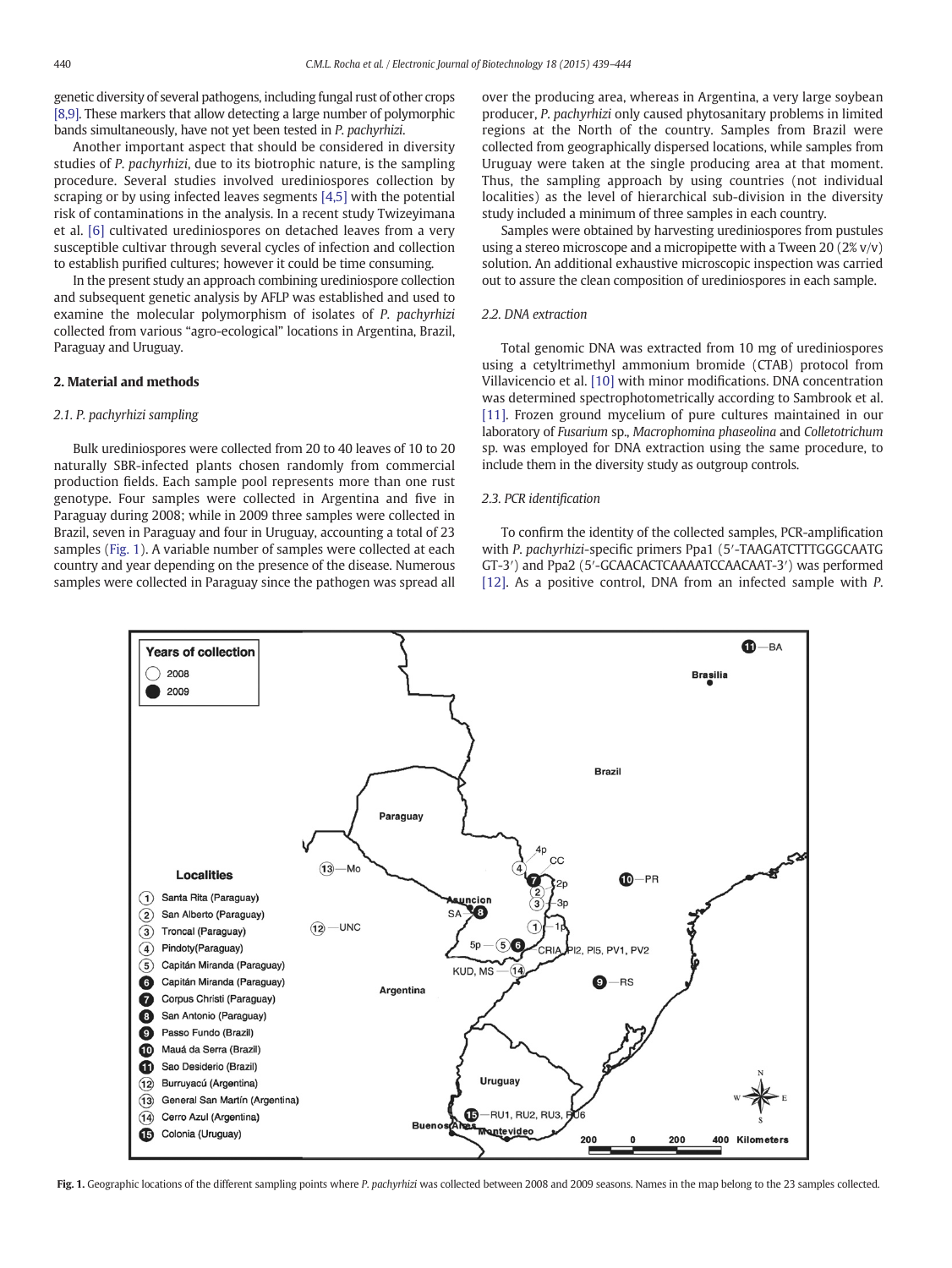pachyrhizi previously collected at a location in Northwest Argentina was used, whereas soybean DNA was used as a negative control.

#### 2.4. AFLP protocol, electrophoresis and gel staining

The AFLP protocol was performed according to Vos et al.[\[7\]](#page-4-0) with some modifications. Amplification reactions with 34 primer combinations having one or three selective nucleotides were performed. Each combination was repeated at least twice by an independent AFLP procedure to confirm band patterns. Final amplification products were separated on 6% denaturing polyacrylamide gels (Amersham Pharmacia Biotech, UK) using a Sequi-Gen GT System (Bio-Rad, CA). A molecular weight marker was included in all gels (size range 250–1500 bp). Gels were stained with silver nitrate according to manufacturer instructions for the Silver Staining System (Promega Corporation, WI).

### 2.5. Data analysis

Percentage of polymorphism and Nei's genetic diversity [\[13\]](#page-5-0) were calculated to measure the genetic variability among samples from different countries and years of collection, using Info-Gen software (Software for statistical analysis of genetic data, version 2014). An analysis of molecular variance (AMOVA) was performed also using Info-Gen software. AMOVA produces estimates of variance components and F-statistic analogues, designated as phi-statistics  $(Phi_{ST})$  that reflect genetic diversity at different levels of hierarchical subdivision. The two hierarchical levels analyzed were: regional (by countries) and temporal (by years) but only considering samples from Paraguay, since they were collected in 2008 and 2009.

Each band (monomorphic or polymorphic) was scored in a dominant manner and transformed into either a 0 (absent) or 1 (present) matrix. Only bands that could be scored unequivocally were included in the analysis. The range between 80 and 1000 bp of the band size was considered for the analysis. Genetic similarity was calculated by using Jaccard index  $(S<sub>i</sub>)$  [\[14\].](#page-5-0) Cluster analyses were carried out using McQuitty similarity analysis (Unweighted Pair Group Method with Arithmetic Mean, UPGMA) to determine the genetic diversity of the samples. All calculations were conducted by using Info-Gen software. To evaluate the robustness of the groups formed, the binary data set was subjected to bootstrapping using the WINBOOT program [\[15\].](#page-5-0) The dendrogram was reconstructed 1000 times and the frequency which a particular group was formed was considered to reflect the strength of the group. The limit of 50% was considered to indicate statistical support for the topology at a node in the bootstrap consensus tree [\[16\]](#page-5-0).

In addition to evaluate the molecular evolution of the P. pachyrhizi collected samples, a minimum evolution tree (neighbor-joining tree) was constructed using the software Mega 6 [\[17\]](#page-5-0) based on the distance matrix from Info-Gen.

A Principal Co-ordinate Analysis (PCoA) was performed using Info-Gen software, which uses spectral decomposition to approximate a matrix of distances/dissimilarities by the distances between a set of points in few dimensions. The points were used to visualize grouping of the samples.

#### 3. Results

The presence of P. pachyrhizi was confirmed in all samples collected exhibiting typical SBR symptoms, since only a fragment of expected size (332 bp) was amplified with species-specific PCR-primers.

The AFLP banding pattern was highly reproducible for the 23 samples of P. pachyrhizi using 34 pairs of AFLP primers (Supplementary Fig. 1). Out of 1919 total markers obtained, 77% were polymorphic. The average percentage of polymorphic loci was 68% and the Nei's genetic diversity coefficient was 0.22 (Table 1). The

#### Table 1

Summary of statistics for AFLP markers from P. pachyrhizi samples collected from Argentina, Brazil, Paraguay and Uruguay in 2008 and 2009.

| Countries     | Year of<br>sampling | N <sub>0</sub><br>samples | Polymorphic loci<br>(%) | Nei's genetic<br>diversity |
|---------------|---------------------|---------------------------|-------------------------|----------------------------|
| Argentina     | 2008                | 4                         | 33                      | 0.15                       |
| <b>Brazil</b> | 2009                | 3                         | 17                      | 0.09                       |
| Paraguay      | 2008                | 5                         | 47                      | 0.2                        |
| Paraguay      | 2009                |                           | 59                      | 0.24                       |
| Uruguay       | 2009                | 4                         | 9                       | 0.04                       |
| Total         |                     | 23                        | 68                      | 0.22                       |

highest genetic diversity was found in Paraguay in 2009 while the lowest was detected in Uruguay, the same year.

The AMOVA results for the regional analysis by year are shown in Table 2. Among samples collected in 2008, a high genetic variation was observed within countries (93% of total variation). The Phi $_{ST}$  value was 0.07 representing a low genetic divergence among samples from different countries. The same trend was observed for samples collected in 2009. The AMOVA analysis by year for samples collected in Paraguay revealed a high genetic variation within a year (87%). The  $Phi_{ST}$  value obtained was 0.13, indicating a moderate degree of variance between the two years of sampling.

To estimate the genetic similarity between the samples collected, Jaccard's distances were calculated and a dendrogram was constructed [\(Fig. 2](#page-3-0)). The cluster analysis of P. pachyrhizi revealed that samples from Uruguay group separated at a 0.94 distance from the main cluster. At a distance value of 0.87 two clusters according to year of collection were differentiated. In addition, within each of the two clusters all samples from the same country were sub-clustered. Outgroup controls of Fusarium sp., M. phaseolina and Colletotrichum sp. had a dissimilitude value of 0.97. The reliability of the dendrogram tested by bootstrap analysis with 1000 replications showed that the majority of the clusters exhibited very high bootstrap values.

In the phylogenetic analysis [\(Fig. 3\)](#page-3-0), at least five groups could be clearly distinguished: i) samples from Argentina and Paraguay collected in 2008; while the rest of the groups corresponding to samples collected in 2009 were: ii) and iii) from Paraguay, iv) from Brazil and v) from Uruguay. As in the diversity analysis, samples grouped mainly by the year of collection and samples from Uruguay were the most distant.

In the PCoA, the two first principal co-ordinate axes accounted for 24% of the total variance [\(Fig. 4\)](#page-4-0). Groups generated by PCoA support the results obtained by the dendrogram analysis. Samples from Argentina and Paraguay grouped at the left on the ax 1 (CP 1), indicating a higher molecular similarity between them, while samples from Brazil and Uruguay grouped together at the right on this ax. No clear differences were found between samples from Paraguay in different years on the CP 1, but when analyzing CP 2, two groups are clearly differentiated, according to the year of sampling.

#### 4. Discussion

Previous studies using molecular techniques conducted to estimate the molecular diversity of P. pachyrhizi showed low levels of

#### Table 2 AMOVA by country for 23 samples of P. pachyrhizi.

|                     | 2008 | 2009          |  |  |
|---------------------|------|---------------|--|--|
| Source of variation |      | Variation (%) |  |  |

| Source of variation                                 | $D.f^a$ | Variation (%)      | D.f. <sup>a</sup> | Variation (%) |
|-----------------------------------------------------|---------|--------------------|-------------------|---------------|
| Among countries<br>Within countries<br>Total<br>Phi | 0.07    | 7.1<br>92.9<br>100 | b<br>8<br>0.08    | 92<br>100     |
|                                                     |         |                    |                   |               |

<sup>a</sup> Degree of freedom.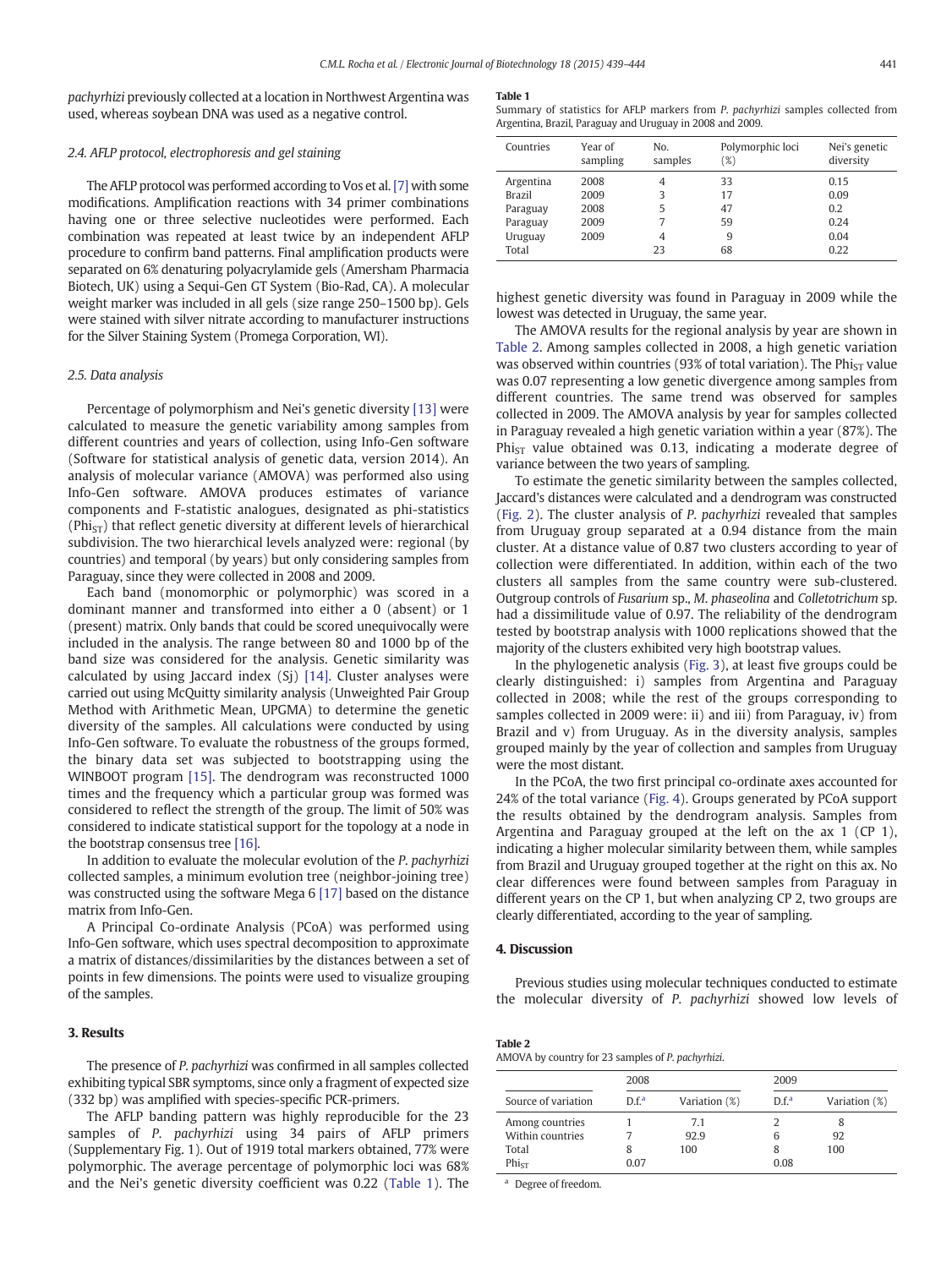<span id="page-3-0"></span>

Fig. 2. Dendrogram based on Jaccard's similarity coefficient of 23 samples of P. pachyrhizi collected in this study in 2008 ( $\alpha$ ) and 2009 (\*), including samples from Argentina (A), Brazil (B), Paraguay (P) and Uruguay (U), presented as distance (1-S, S: similarity). Bootstrap values for 1000 replications are indicated at the corresponding node for each cluster. Samples of Colletotrichum sp., Fusarium sp., M. phaseolina were included as outgroup controls.

polymorphism [\[4,5\]](#page-4-0) since conserved regions within species as beta-tubulin gene and ITS were analyzed. In a recent study, Twizeyimana et al. [\[6\]](#page-4-0) found a higher level of genetic diversity in P. pachyrhizi by using SSR markers in the genetic analysis. These molecular markers can be very informative, multi-allelic and reproducible [\[7\],](#page-4-0) however, they target specific regions of the genome.



Fig. 3. Neighbor-joining tree obtained from SJ similarity coefficient generated from AFLP fingerprint data of 23 P. pachyrhizi samples collected in 2008 (¤) and 2009 (\*).

In that sense, AFLP markers are a relevant method, characterized by its versatility, cost-effectiveness, and independence of prior sequence information and broad applicability [\[18\].](#page-5-0) This technique permits the simultaneous screening of many different regions distributed randomly throughout a genome [\[19\],](#page-5-0) revealing more polymorphic loci, even considering the loss of information due to their dominant nature. Furthermore, no previous report on the use of these markers for studying genetic diversity in P. pachyrhizi was found. Results of the present work clearly showed that this is a powerful molecular tool to study the genetic variability of this pathogen since a great number of markers and percentage of polymorphism were obtained, even though a relatively small number of samples were characterized. It must be pointed out that the level of genetic diversity found in this work by using AFLP markers, was comparable to that previously reported [\[6\]](#page-4-0) using SSR markers (77% vs. 87%, respectively). This result highlights the ability of ALFP to accurately estimate genetic diversity, especially when considering that SSR markers are designed to specifically amplify hyper variable genome regions and could thereby over estimate diversity.

It must be noted that although the aim of the present study was to establish a methodology for genetic diversity assessment, it was useful to carry out a preliminary analysis of the P. pachyrhizi samples collected. Results from clustering method, phylogenetic and PCoA analysis grouped samples mainly by the year of collection and then by each country. These results suggest potential genetic changes between subsequent years within the same region, as it has been previously proposed by Ray et al. [\[20\]](#page-5-0) and Paul et al. [\[21\],](#page-5-0) who observed changes in phenotypic reactions to rust inoculation in different years. It is plausible that an annually recurrent introduction of new pathogen genotypes could occur from the African continent since global circulation patterns dictate that aerial currents blow in an east to west direction from Africa over the Atlantic (Trade Winds) and reach the east coast of South America, thereby facilitating aero-biota transport [\[22\]](#page-5-0).

All the samples collected in Uruguay clustered separately from the rest of the samples. The soybean genotypes used in this country are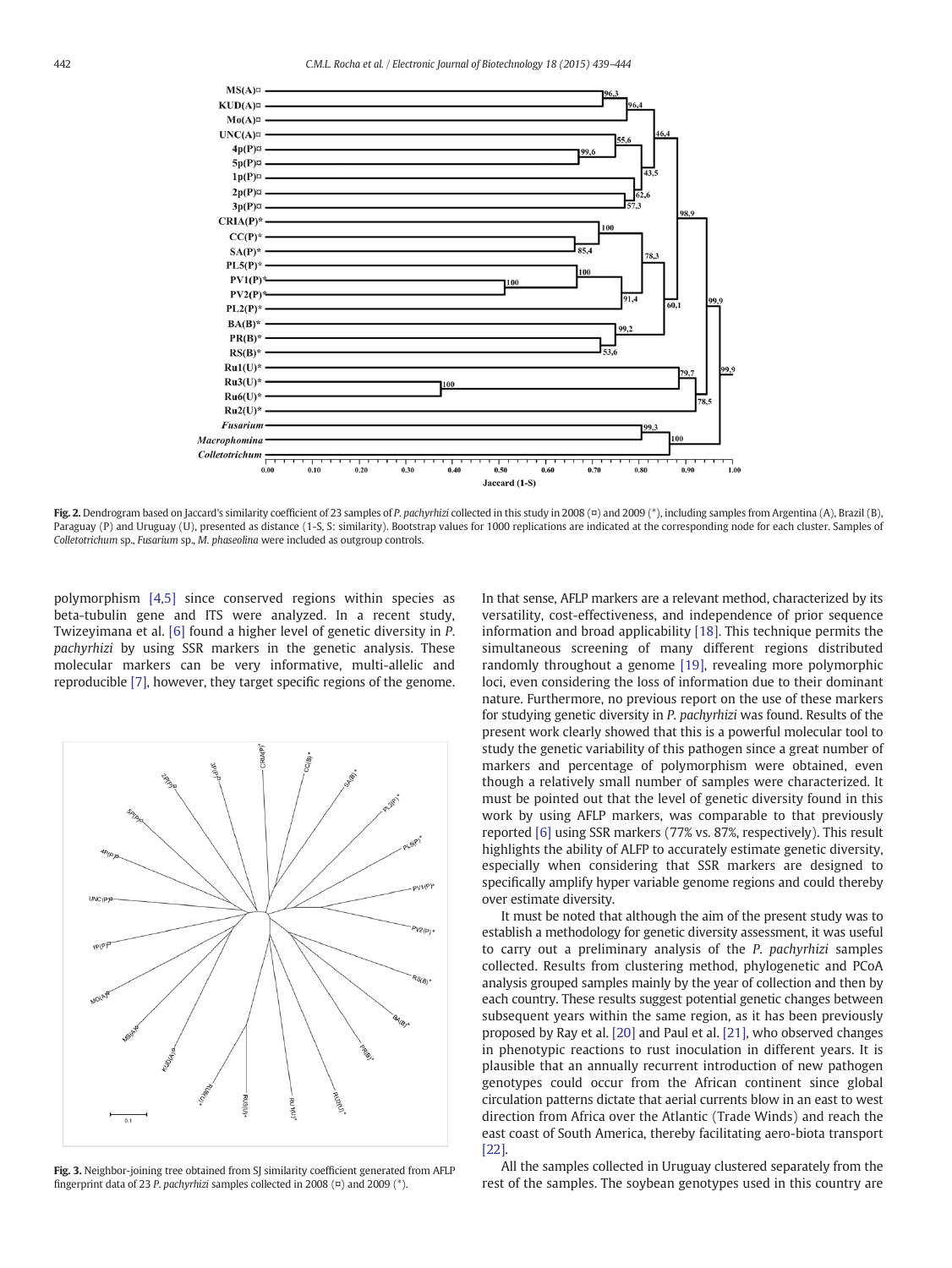<span id="page-4-0"></span>

Fig. 4. Principal coordinate analysis plot of P. pachyrhizi samples analyzed in this study. CP 1 and CP 2 are first and second principal co-ordinates estimated with 1919 AFLP markers.

adapted to temperate climates and belong to different maturity group compared to those cultivated in Northern Argentina, Paraguay and Brazil with a subtropical climate. These differences could favor different plant/pathogen interactions that could result in the proliferation of different pathogen genotypes among regions. It must also be pointed out that the lowest genetic diversity was detected in the samples from Uruguay; which could be probably explained by samples collection was in a single production area of the country at that time and/or that the disease attack took place by the end of the crop cycle giving less time for pathogen multiplication cycles limiting the possibility for genetic changes to occur.

Despite the groups obtained by clustering and PCoA analysis, the low phi-statistics revealed low genetic divergence in samples collected from locations as distance as Bahia (Brazil) ([Fig. 1:](#page-1-0) locality 11) and Colonia (Uruguay) ([Fig. 1:](#page-1-0) locality 15). The low genetic differentiation observed among samples from different countries could be explained by the spreading of P. pachyrhizi over long distances helped by air currents, as previously documented by Isard et al. [\[23\].](#page-5-0)

The high genetic diversity found for P. pachyrhizi could seem surprising for a species that appears to be maintained mainly asexually (the sexual stage in field has not yet been reported). However, there are many plant pathogens considered to be strictly asexual that are characterized by unusually high levels of genetic diversity, such as Puccinia triticina [\[24,25\]](#page-5-0). For imperfect fungi, such levels of genetic diversity could be explained by parasexuality and heterokaryosis [\[26\]](#page-5-0). In this sense parasexual nuclear recombination occurred between different isolates P. pachyrhizi after germ tube fusion or hyphal anastomosis which may explain the genetic diversity found [\[27\]](#page-5-0). Additionally an unexpected large genome above 850 Mb size with expanded multigene families and very large amount of transpos-able elements  $(>45%)$  was reported [\[28\].](#page-5-0) In summary, the sampling by collecting urediniospores together with the molecular approach proposed, allowed for detection the genetic diversity in P. pachyrhizi sampled in four countries of South America. While encouraging results have been reported here that suggest high genetic diversity of the pathogen, further research should be conducted increasing number of samples to investigate regional population structures of P. pachyrhizi. Our results give an interesting insight into the genetic diversity of P. pachyrhizi, which could explain the great ability of this pathogen to overcome single resistance genes. In accordance with this, new breeding strategies to increase the duration of resistance need to be considered in future soybean improvement. One approach could be pyramiding major resistance genes, as described by Lemos et al. [\[29\]](#page-5-0) who introduced three soybean rust resistance genes in a single cultivar. Another possible alternative strategy could be based on the identification and introduction of quantitative resistance, conferred by many genes with additive effects that generate less selective pressure on the pathogen, and may therefore provide a more durable resistance.

Supplementary data to this article can be found online at [http://dx.](http://dx.doi.org/10.1016/j.ejbt.2015.06.007) [doi.org/10.1016/j.ejbt.2015.06.007](http://dx.doi.org/10.1016/j.ejbt.2015.06.007).

#### Financial support

This work was supported by Ministerio de Ciencia, Tecnología e Innovación Productiva (MINCYT), Plataforma BiotecSur — UE, Proyecto BiotecSojaSur I No.: 127119, Proyecto Investigación Regional MERCOSUR BiotecSojaSur II — Convenio MINCYT y Fundación InnovaT Acta Comp. No. 52, PICTO 35332 from Agencia Nacional de Promoción Científica y Tecnológica in Argentina and Consejo Nacional de Investigaciones Científicas y Técnicas (CONICET). JR, MFP, LDP, BW and APC are members of CONICET.

#### Acknowledgments

We gratefully acknowledge comments on the manuscript by Dr. Wayne Parrott (University of Georgia).

#### References

- [1] Dean R, Van Kan JAL, Pretorius ZA, Hammond-Kosack KE, Di Pietro A, Spanu PD, et al. The top 10 fungal pathogens in molecular plant pathology. Mol Plant Pathol 2012; 13:414–30. <http://dx.doi.org/10.1111/j.1364-3703.2011.00783.x>.
- [2] Yorinori JT, Paiva WM, Frederick RD, Costamilan LM, Bertagnolli PF, Hartman GE, et al. Epidemics of soybean rust (Phakopsora pachyrhizi) in Brazil and Paraguay from 2001 to 2003. Plant Dis 2005;89:675–7. http://dx.doi.org/10.1094/PD-89-0675.
- [3] Li S, Smith JR, Ray JD, Frederick RD. Identification of a new soybean rust resistance gene in PI 567102B. Theor Appl Genet 2012;125:133–42. http://dx.doi.org/10.1007/s00122-012-1821-y.
- [4] Freire MCM, de Oliveira LO, de Almeida ÁMR, Schuster I, Moreira MA, Liebenberg MM, et al. Evolutionary history of Phakopsora pachyrhizi (the Asian soybean rust) in Brazil based on nucleotide sequences of the internal transcribed spacer region of the nuclear ribosomal DNA. Genet Mol Biol 2008;31:920–31. http://dx.doi.org/10.1590/S1415-47572008005000026.
- [5] Maciel TEF, Freire MCM, de Almeida ÁMR, de Oliveira LO. Molecular characterization of beta-tubulin from Phakopsora pachyrhizi, the causal agent of Asian soybean rust. Genet Mol Biol 2010;33:354–8. [http://dx.doi.org/10.1590/S1415-47572010005000040.](http://dx.doi.org/10.1590/S1415-47572010005000040)
- [6] Twizeyimana M, Ojiambo PS, Haudenshield JS, Caetano-Anollés G, Pedley KF, Bandyopadhyay R, et al. Genetic structure and diversity of Phakopsora pachyrhizi isolates from soyabean. Plant Pathol 2011;60:719–29. http://dx.doi.org/10.1111/j.1365-3059.2011.02428.x.
- [7] Vos P, Hogers R, Bleeker M, Reijans M, Van De Lee T, Hornes M, et al. AFLP: A new technique for DNA fingerprinting. Nucleic Acids Res 1995;23:4407–14. http://dx.doi.org/10.1093/nar/23.21.4407.
- [8] Bouftass F, Labhilili M, Ezzahiri B, Ziouti A. Molecular polymorphism of the wheat leaf rust fungus in Morocco using amplified fragment length polymorphism. J Phytopathol 2010;158:111–6. [http://dx.doi.org/10.1111/j.1439-0434.2009.01573.x.](http://dx.doi.org/10.1111/j.1439-0434.2009.01573.x)
- [9] Pocovi MI, Rech GE, Collavino NG, Caruso GB, Ríos R, Mariotti JA. Molecular diversity of Puccinia melanocephala populations. J Phytopathol 2010;158:769–75. http://dx.doi.org/10.1111/j.1439-0434.2010.01698.x.